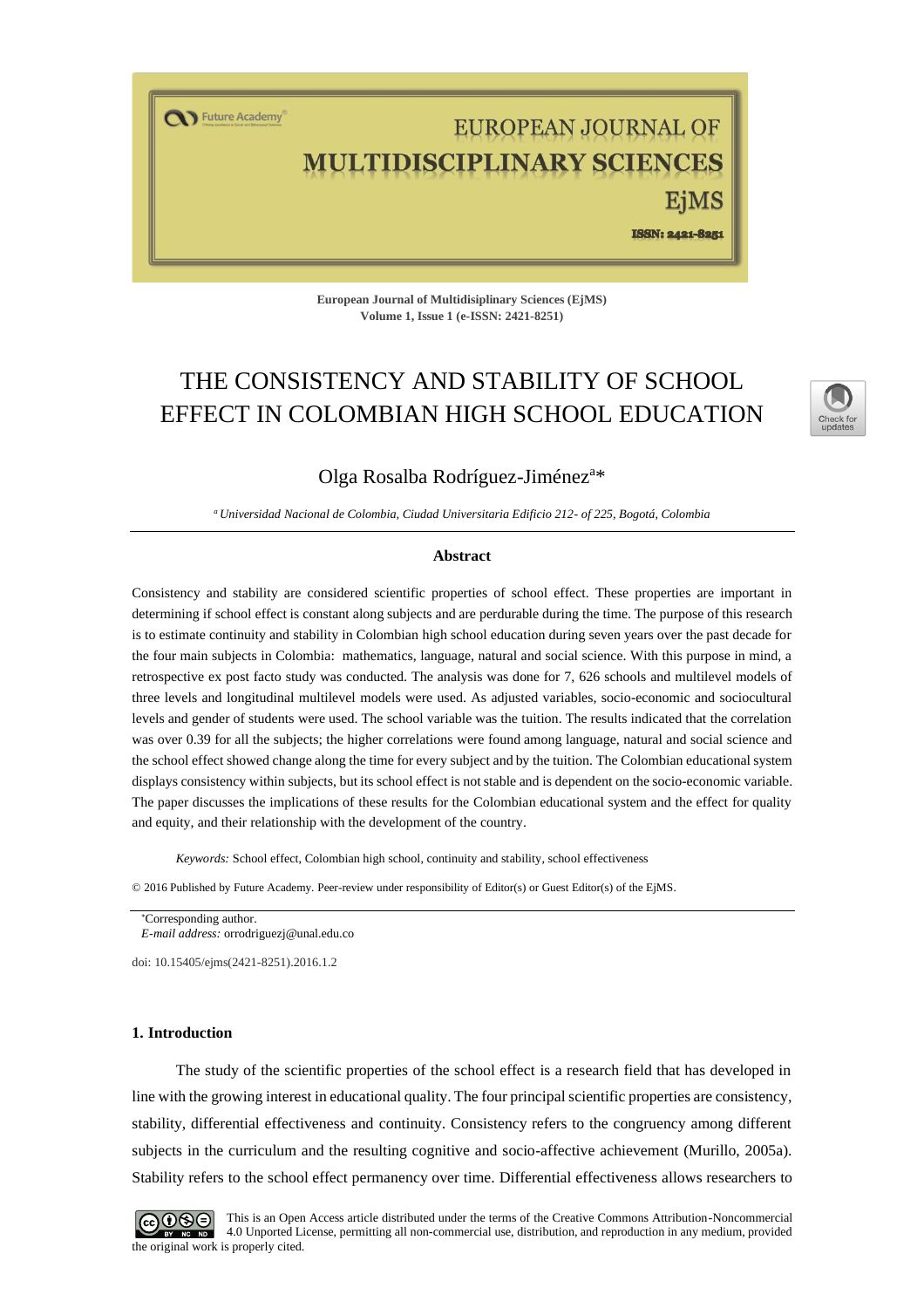study if the school effectiveness is constant for students of different ethnicity and sociocultural origin. Finally, continuity refers to the school effect permanency over a duration of time after students finish their studies.

Consistency has been studied a lot; the majority of the studies have been conducted in secondary education between mathematics and language. The methods for these studies vary; some use correlations, time series, discontinuity of regression, growth curves, survival models, and the most frequent, multilevel models. The results show a low consistency and changes at the school are not perdurable over time. Research on this topic has been done in Europe and USA but few in Latin America with particular focus on the associated factors (Rodríguez-Jiménez & Murillo, 2011), the diversity of the theory (Murillo, 2007b) and methodology. Because of this, it is difficult to build a strong research base and develop on it. Such studies are useful as their findings focus on the performance of educational system (Kyriakides, 2004) as reflected in the educational standards (Postlethwaite, 1994), accountability and the social responsibility of the education system.

Hence, in order to obtain information about the efficacy of the Colombian educational system in relation to its consistency and stability as well as its relationship with equality and its impact on the development of the country, this study was conducted to estimate the continuity and stability in Colombian high school education over a seven year period covering the 2000 decade in four main subjects in Colombia: mathematics, language, natural and social science.

#### **2. Background on scientific properties associated with school effect**

# *2.1. Consistency*

This property is studied through the correlation among the residuals of the adjusted models (Murillo & Hernández-Castilla, 2011) with information gotten at the same time (Thomas et al., 1997) and different variables of criteria (Kyriakides & Creemers, 2008). This property is related to the dimensionality of school effect (Kyriakides & Creemers, 2008). Studies on this property have been conducted in primary and preparatory levels using cognitive and socio-affective measures.

In elementary education, the most important study is by Mandeville and Anderson (1987) who found for 2,083 students of 423 schools in the USA, correlations between mathematics and language were between 0.63 to 0.70; the correlations among degrees were between 0.08 to 0.16. The results suggest that the school effect is consistent but remains at the same level. Another important study was done by Mortimore, Sammons, Stoll, Lewis, and Ecob (1988) who reported correlations between mathematics and reading at 0.41. The conclusion was that good results in one topic were related to the good results in others. Later, Sammons, Nuttall, and Cuttance (1993) did a re-analysis of this information and reported higher correlations  $(r=0.61)$  between mathematics and reading). In general, the results showed the correlations for the subjects is between 0.70 to 0.75 and for different criterial measures of 0.00 and 0.05 (Bosker & Scheerens, 1989).

In secondary education, Willms and Raudenbush (1989) in their longitudinal studies reported for Type A school effect a correlation between 0.46 to 0.73 and for Type B the effects were between 0.19 to 0.71 which according to them proves consistency among subjects. Similarly, Bosker and Scheerens (1989) found that the correlation among subjects was between 0.45 to 0.75 and between 0.35 to 0.70 among different criterial variables. These results suggest that if the school is successful in one subject, then it may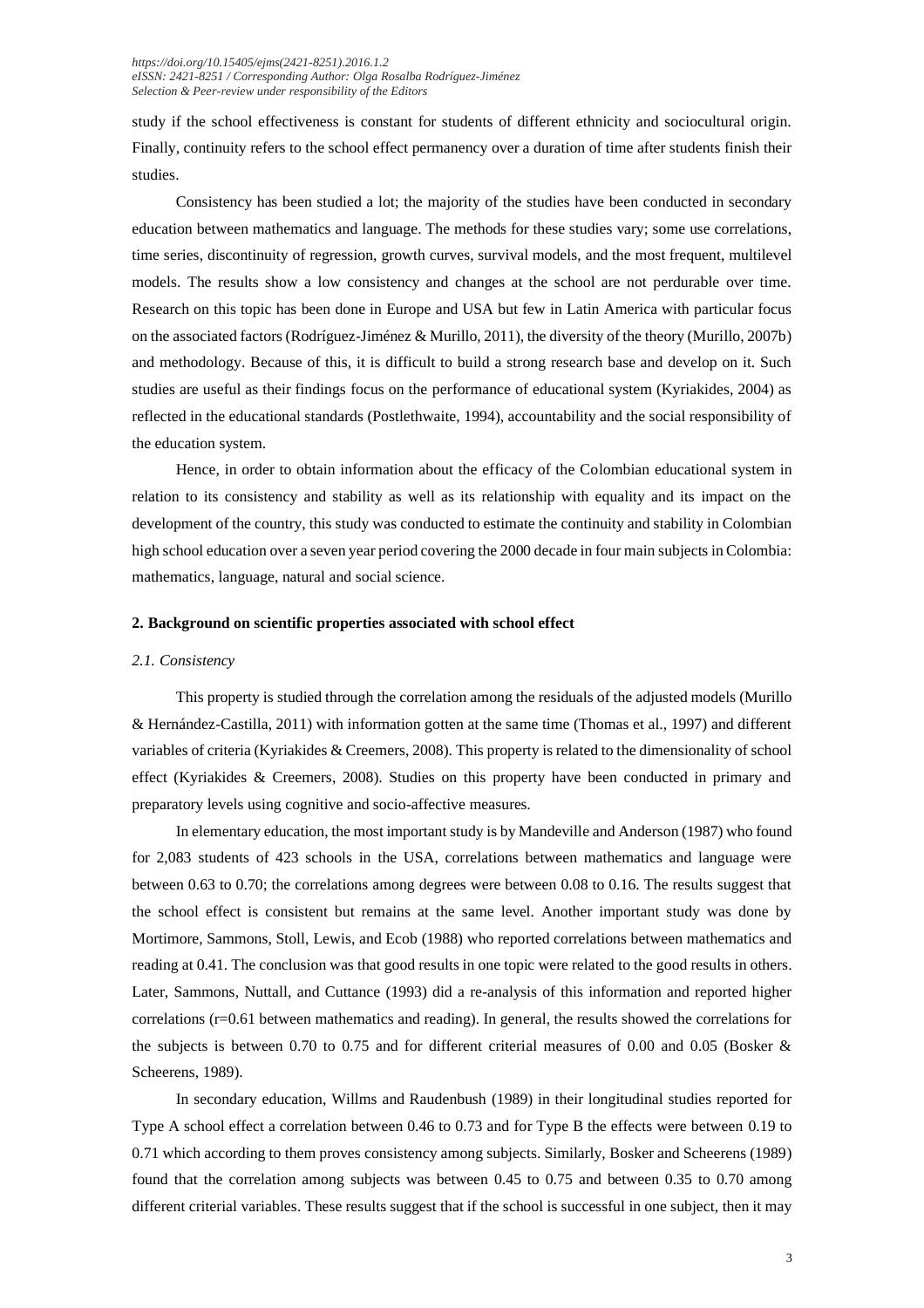#### *eISSN: 2421-8251 Selection & Peer-review under responsibility of the Editors*

be successful in the others (Willms & Raudenbush, 1989). The magnitude of the correlations, lower than primary, could be effect for teacher and better measures in this level.

Thomas et al. (1997) found correlations of 0.25 (English literature and French) and 0.75 (total scores and English) in longitudinal studies done from 1990 until 1992 using multilevel models. The authors concluded that there are substantial differences among subjects for the schools and they posited that these results are due to the teachers. Besides, Cuttance (1987), Thomas and Mortimore (1996); Thomas and Goldstein (1994) and Fitz-Gibbon, Tymms, and Hazlewood (1990) found moderate correlations between English and Arithmetic with values between 0.46 to 0.48. These results contradict the ones obtained by Goldstein and Rasbash (1993) who found a correlation of 0.29 between Mathematics and English. Hence, they concluded that the ranking of schools depends on the adjusted variables and the curriculum measures more than the consistency among subjects.

In relation to the correlations for different product measures, Rutter et al.'s research (1979) reported positive correlations with values between 0.23 to 0.65 among subjects and between academic and social success and r=0.80 for class attendance and delinquency. Similarly, Mortimore et al. (1988) reported correlations for writing and class attendance, and Mathematics and self-concept. Despite these positive results, these researchers claim that cognitive and affective measures are independent. Opdenakker and Van Damme (2000) and Thomas (2001) ensure that the school effect is higher for cognitive compared to affective results. This may be because the latter has the least attention in the curriculum and their measure is imprecise (Reynolds et al., 2011).

In contrast, Iberoamerican research has reported consistency among subjects. Murillo (2007a) found moderate consistency with values nearest to 0.5 for Mathematics and language and correlations between cognitive and affective products measure ( $r= 0.26$  and  $r=0.40$  for school satisfaction at Mathematics and language respectively). For the same subjects, in Mexico, Zorrilla (2008) reported high consistency (r=0.86 in 2002 and  $r= 0.87$  in 2003) and in Argentina, Cervini (2010) presented high correlations ( $r=0.78$  in primary  $r= 0.80$ ).

According to Murillo (2005a), the research in general reported moderate resistance with correlations close to 0.5. For this reason, it is important to include more subjects and different results variables. In relation to the products measure by Reynolds et al. (2011) acceptable consistency between subjects was found, with higher magnitude in primary than secondary schools. However, results are not conclusive about the relationship between cognitive and affective measures because there is little research on it.

#### *2.2. Stability*

This property is related to permanence by the time (Murillo, 2005a; Reynolds et al., 2011). This property refers to the characteristics of the school and teachers. To investigate stability, the correlation within residuals of models in two different periods of time (Scheerens & Bosker, 1997; Willms & Raudenbush, 1989) is studied. Due to this, in their analysis, researchers used longitudinal models and repeated measures. With regard to this property, authors such as Kyriakides and Creemers (2008) argued that it is necessary to study the theoretical approaches to find out about the source of the stability, for example, if the change is natural or programmed; whether it depends on school characteristics, teachers, or internal or state politics. In this sense, the authors ensure that the school effectiveness should be studied as a dynamic system because there is interaction between different factors such as students' background,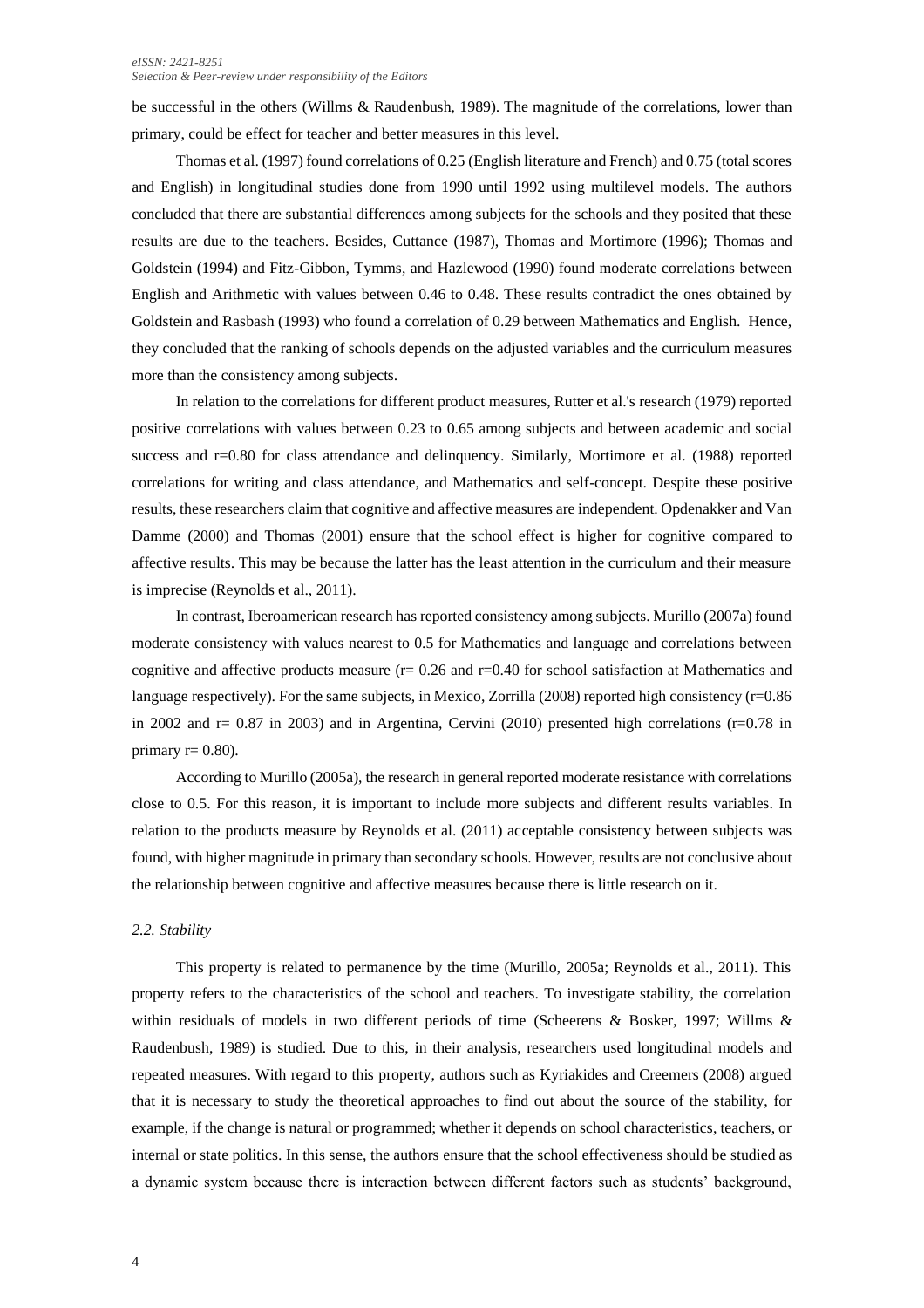school characteristics and the educational system. In consequence, the schools can identify their weaknesses and take the necessary action to improve and increase their school effect (Kyriakides and Creemers, 2010).

A pair of studies in elementary education was conducted by Mandeville and Anderson (1987) and by Mandeville (1988). The first study showed correlations between 0.52 to 0.33 for different cohorts. This instability may be explained by the early age of students and their development. As for consistency, Bosker and Scheerens' (1989) study found correlations between 0.35 to 0.65 for different cohorts (years) and correlations between 0.10 to 0.65.

In secondary education, Bosker et al. (1988, as cited in Bosker & Scheerens, 1989) reported correlations between 0.40 to 0.80 for secondary levels. However, they claimed that it was over estimated because there is dependence inside the information as the measure was similar for students in the different levels and the criterial variable is accumulative along the time. Thomas et al. (1997) reported index of correlations to subjects between 0.38 to 0.92. The subjects with lowest stability were French and the highest was history. In general, they found higher stability to the total scores.

In USA, Willms and Raudenbush (1989) reported for the A school effects correlations of 0.87 to the total scores for 1980 and 1984;  $r=0.13$  for Mathematics and  $r=0.73$  for English. In addition, for B school effect the correlation index was equal to 0.70 in the total score;  $r = -0.013$  for Mathematics and  $r = 0.79$  for English. Considering that these results reflected the school interaction over time, the authors concluded that the instability of the school effect was due to the subjects because of the change of teachers and the implementation of major or short-term education reforms. Bosker and Scheerens (1989) showed the results for cohorts between 0.70 to 0.95 and for levels between 0.25 to 0.90. They argued that the study stability within levels and signatures is an important topic (Luyten, 2004) because it can show the specificity and effectiveness of teaching and when these are high it may be due to the accumulation of the effects every year (Goldstein, 1997). If these are low, it could be due to the changes that the schools undergo in order to adjust to external circumstances.

In England, Mangan, Pugh, and Gray (2005) studied 541 secondary schools for a period of ten years (1992-2001); the variable was the score in GCSE. They used time series and did trajectories on the time frame. The results showed little increase; between 0.06 to 0.0124, where the rate of improvement was between 1.2 to 5.9. According to the geographic distribution, the schools displayed different patterns of improvement which were unstable. 63% of the schools posted a decrease in three or more years in the number of highest scoring students. The previous performance had a positive relationship with the current performance, but this effect reduces quickly with dynamic models for one previous year showed a value of 0.52 and for two previous years the value was 0.21. In relation to the prediction, the gender of the students and the management of the school were included as variables which resulted in 95% of the schools posting important differences for three years. The authors concluded that stability only occurs for a short time, maximum for three years and because of that, it was difficult to make predictions.

In Iberomerica, there is not much information about stability. Hence, it is necessary to do more research with different levels and background variables and criterial variables (Murillo, 2005a). In addition, the effectiveness and change of teachers should also be studied (Kyriakides & Tsangaridou, 2008).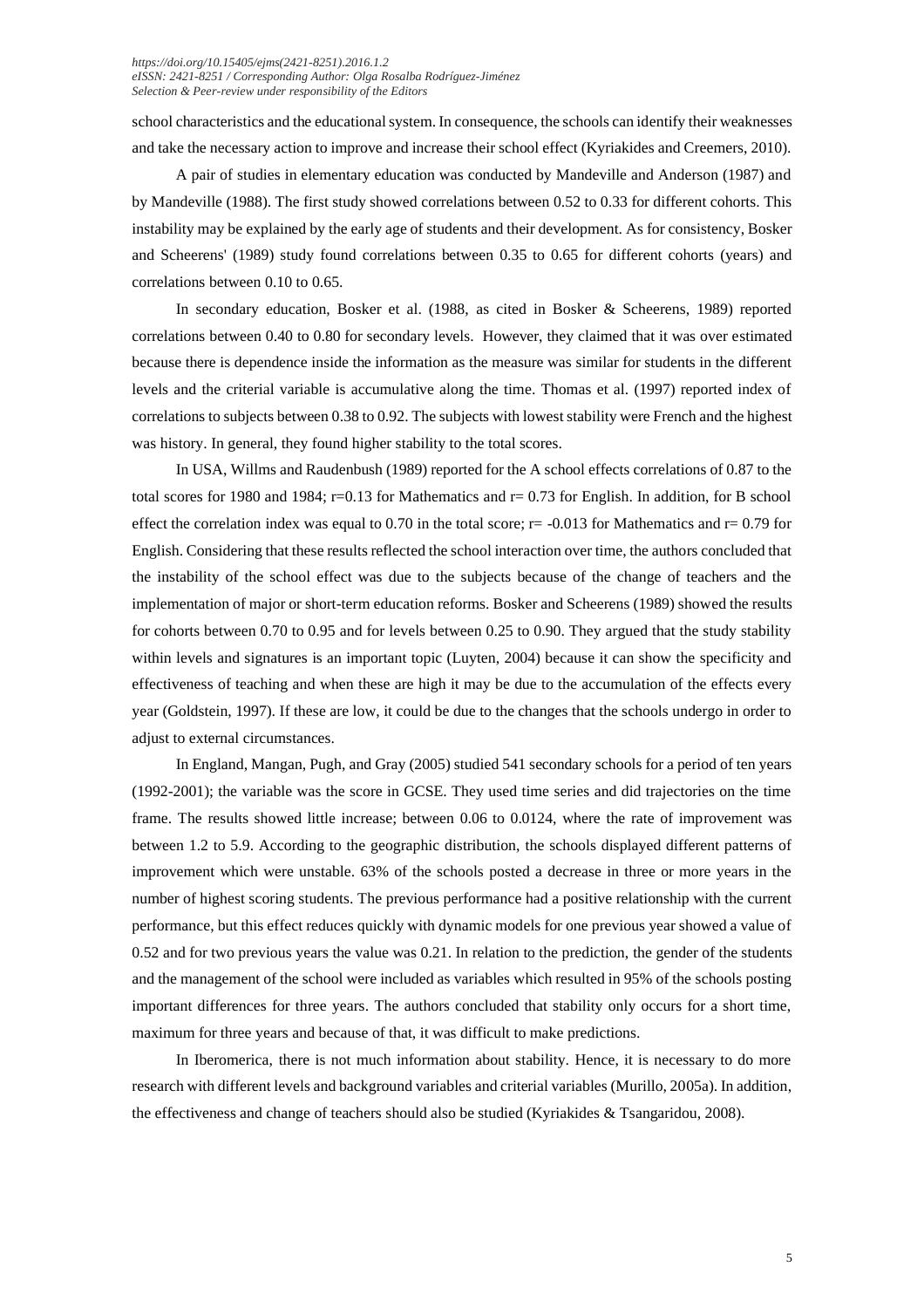### **3. Research design and methods**

The current study is an ex post facto retrospective design which uses secondary exploration of data. The information comes from Instituto Colombiano para la Evaluación de la Educación -ICFES which is a government entity for monitoring and certification of quality education in Colombia.

### *3.1. Research questions*

The questions that guide the study are as follows:

- a) Does school effect change within subjects for the Colombian educational system?
- b) Is school effect perdurable over time in the Colombian educational system?

Bearing in mind this purpose, the research investigated the estimation of consistency in high school for mathematics, language, natural and social science over seven years in the 2000 decade as well as the estimation of the stability of school effect for high school during the same time.

#### *3.2. Participants*

The sample is found in Table 1. The information shows that the percentage of girls is higher than boys for all years except 2000. To test for stability, the same schools were studied for the seven years; 6,844 schools and 49,210 students.

| Year  | $N^{\circ}$   |         | %               |       |             |  |
|-------|---------------|---------|-----------------|-------|-------------|--|
|       | <b>States</b> | Schools | <b>Students</b> | Girls | <b>Boys</b> |  |
| 2000  | 33            | 7.626   | 314.560         | 45,5  | 54,5        |  |
| 2001  | 33            | 5.705   | 237.225         | 54,9  | 45,1        |  |
| 2002  | 33            | 9.704   | 315.486         | 54    | 46          |  |
| 2003  | 33            | 8.375   | 304.199         | 54    | 46          |  |
| 2008  | 33            | 7.742   | 379.429         | 54,1  | 45,9        |  |
| 2009  | 33            | 8.022   | 402.664         | 54,2  | 45,8        |  |
| 2010  | 33            | 10.977  | 441.318         | 54,2  | 45,8        |  |
| Total |               |         | 2.394.881       |       |             |  |

**Table 1.** Sample of the scientific estimation properties of school effect in high school

## *3.3. Variables, test and questionnaire*

The research included two variables: results and adjustment similar to other similar studies (Cervini, 2010; Murillo, 2005b, 2007a, 2008; OREALC/UNESCO, 2010; Zorrilla, 2008).

The product variable was scored using a standarized test for mathematics, language, natural science (physics, chemistry and biology) and social sciences (geography, history and philosophy). These results are scaled with average 50 and standard deviation 10; minimum 0 and maximum 100 (ICFES, 2011c).

The adjusted variables are for the students and schools. The variables for students were:

- a. Gender (GENERO):  $0=$  boys;  $1=$  girls.
- b. Mother tongue (LENGUA): 1= native language, 0= Spanish.
- c. Sociocultural and socioeconomic indexes (ZNSC1, ZNE).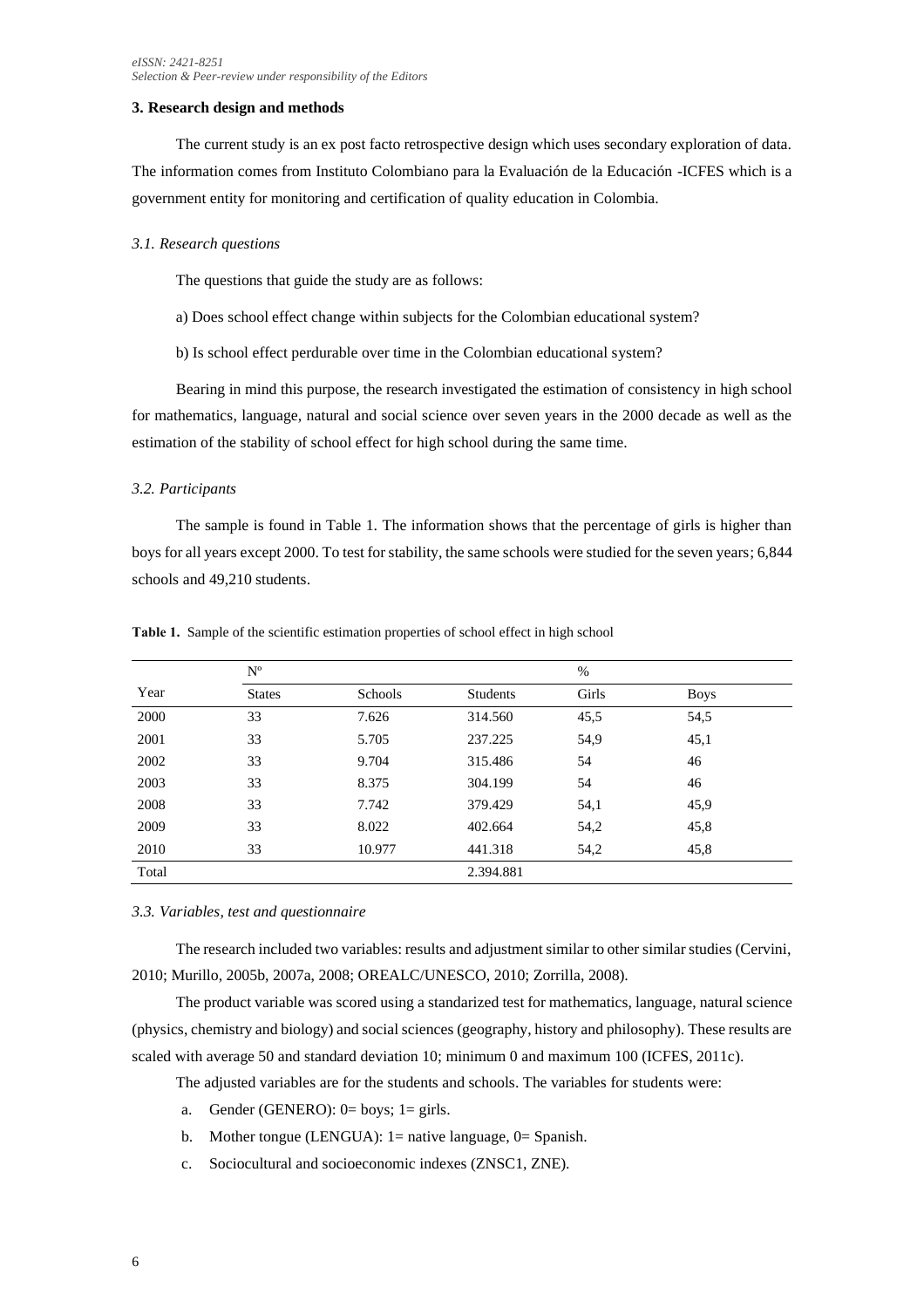The index was synthetic in accordance with the methodology of Becerra-Avella (2010). These are standarized variables with average 0 and standard deviation 1; these included parents' occupation and education and monthly income.

The variables for the school were:

- a. Socio-economic level (NSE\_ESCUELA), standarized with average 0 and standard deviation
- b. Tuition (Pension): ordinal variable with seven categories.

The information about the variables was obtained through a standardized test and a 90-item questionnaire on students, parents, and schools' background. Until 2007, the standardized test contained 35 items covering each subject and this number was later reduced to 24 items (ICFES, 2005). The psychometric quality, done with Rasch model showed a good *infit* and *outfit* adjustment. The test had an equating process until 2000 (ICFES, mail in 2013). When the students registered for the test, they were given the questionnaire to fill up.

#### *3.4. Data analysis*

The analysis was done with MLWin with different phases. The first was the preparation of information which included depuration and preparing for the program. According to this process, 10% and 20% was eliminated; the main criteria was missing values and schools with less than ten students. The second was the estimation of every model without adjusted variables. In addition, the model was adjusted for maximum probability. Finally, the deviance was obtained to know the adjustment of models.

The consistency was calculated for mathematics, language, social and natural sciences with multilevel models of three levels: student, school and state with MLWin 2.3. Once the models were adjusted, the standardized residuals and their correlations were obtained with SPSS 18. The models adjusted in MLWin are as follows:

Level 1:

$$
y_{ij} = \beta_{0ijk} Const + \beta_1 GENERO_{ijk} + \beta_2 LENGUA_{ijk} + \beta_3 ZNSCI_{ijk} + \beta_4 ZNE_{ijk} + \beta_5 NSE \_ ESCUELA_{ji} + \varepsilon_{ij}
$$
  
Level 2:

$$
\beta_{0jk} = \beta_{00k} + \mu_{0jk} \beta_{1jk} = \beta_{10k} + \mu_{1jk} \beta_{2jk} = \beta_{20k} + \mu_{2jk} \beta_{3jk} = \beta_{30k} + \mu_{3jk} \beta_{3jk}
$$
  

$$
\beta_{4jk} = \beta_{40k} + \mu_{4jk} \beta_{5jk} = \beta_{50k} + \mu_{5jk}
$$

Level 3:

$$
\beta_{00k} = \gamma_{000} + \nu_{ook}, \beta_{10k} = \gamma_{100} + \nu_{10k}, \beta_{20k} = \gamma_{200} + \nu_{20k}, \beta_{30k} = \gamma_{300} + \nu_{30k},
$$
  

$$
\beta_{40k} = \gamma_{400} + \nu_{40k}, \beta_{50k} = \gamma_{500} + \nu_{50k}
$$

Where:

 $y_{ijk}$  is the result variable and  $i = 1,..., n$  is every student,  $j = 1,..., n$  every of the school,

 $k=1,...,$  nk every of the state;  $e_{ijk}$ ,  $\mu_{ojk}$ ,  $V_{0k}$  are the errors of every level.

 $\beta_{ijk}$  = it is the variables included in the models.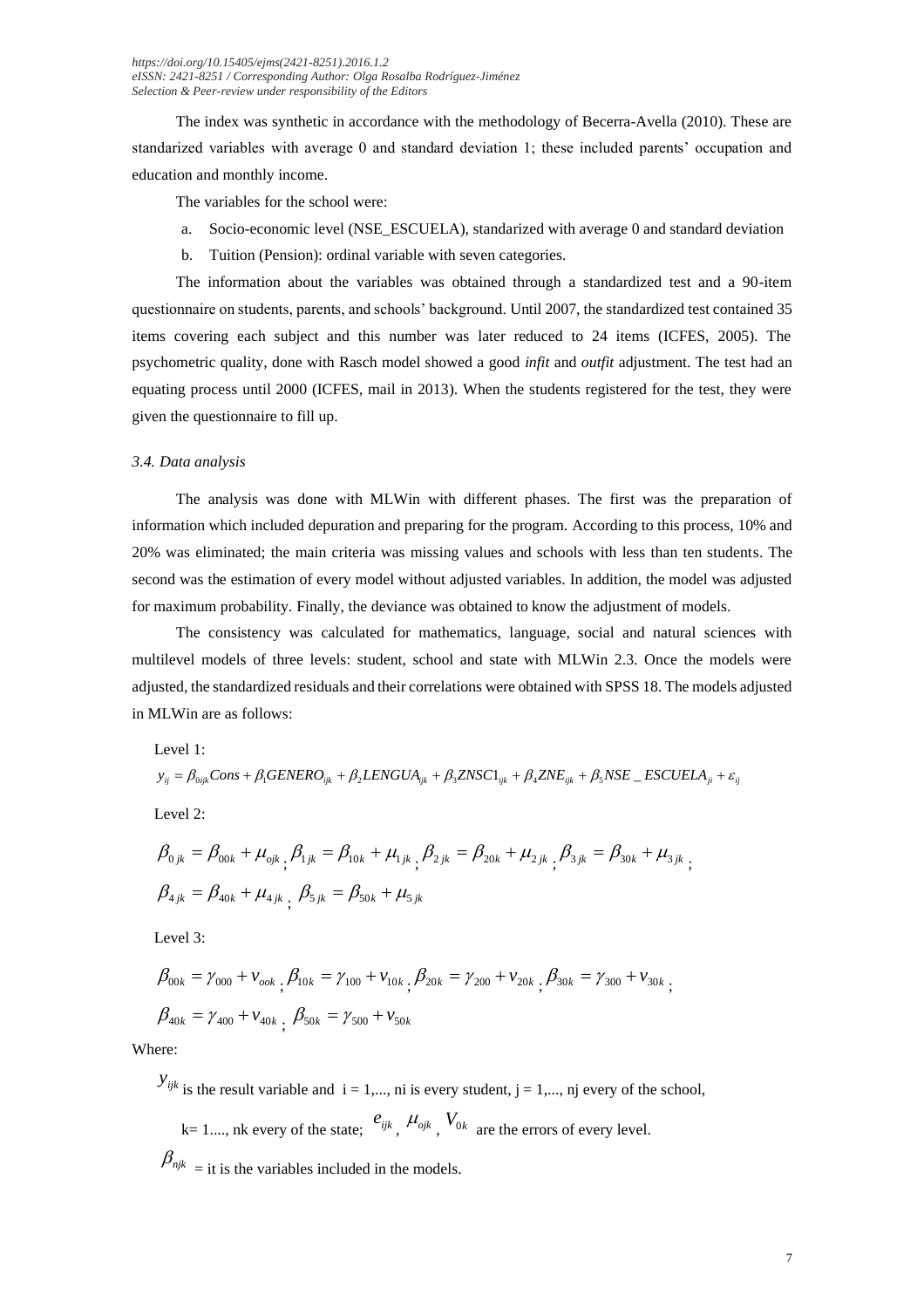$\beta_{0jk}$  = it is the average score for the student 0 of the school j and state k, it is compound by  $\beta_{00k}$  it is the average of the intercept of the school, and  $\mu_{0jk}$  the random error.

 $\beta_{1jk}$  = it is the average of the slope, it shows the variability between school j and state k, it is compound by  $\beta_{10k}$  is equal the average of the slope by the schools, and  $\mu_{1jk}$  the random error.  $\beta_{00k}$  = it is the average score by the intercept for the three level, it is compound by  $\gamma_{000}$  is the general average and  $v_{ook}$  random error.

 $\beta_{10k}$  = it is the average slope of the three levels and it is compound by  $\gamma_{100}$  the average of intercept and  $v_{\text{1ok}}$  the random error.

For the model introduces the variables in the fixed part after that, there is variation in the average and slopes.

The stability was calculated for cohorts with longitudinal multilevel model, we used MLwiN 2.3. The model is the following:

$$
y_{ij} = \beta_{0ij} Const + \beta_{1ij} pension_{1j}
$$
  
\n
$$
\beta_{0ij} = \beta_0 + \mu_{oj} + e_{oj}
$$
  
\n
$$
\beta_{1ij} = \beta_1 + \mu_{1j} + e_{1ij}
$$
  
\n
$$
\begin{bmatrix} \mu_{oj} \\ \mu_{1j} \end{bmatrix} N(0, \Omega u): \Omega u = \begin{bmatrix} \sigma_{u0}^2 \\ \sigma_{u01}^2 & \sigma_{u1}^2 \end{bmatrix}
$$
  
\n
$$
\begin{bmatrix} e_{oj} \\ e_{1ij} \end{bmatrix} N(0, \Omega e): \Omega e = \begin{bmatrix} \sigma_{e0}^2 \\ \sigma_{e01}^2 & \sigma_{e1}^2 \end{bmatrix}
$$

Where:

 $Y_{ij}$  = it is the score of the test by the time i of the school j.

 $\beta_{0j}$  = it is the average score according to the time for the school *j*.

 $\beta_{1j}$  = it is the slope of the variable tuition.

 $\sigma_{el}^2$  = it is the variability of first models, time.

 $\sigma_{u1}^2$  = it is the variability of second level by school.

# **4. Results**

The results of consistency are shown in Table 2. The values for consistency are high for every subject except from 2000 and 2001. In 2000, the correlations are high for the association among language, social and natural science. The correlation is low between mathematics and language but moderate for the other subjects. For 2003, the correlation is high among language, social and natural science and moderate for the other subjects.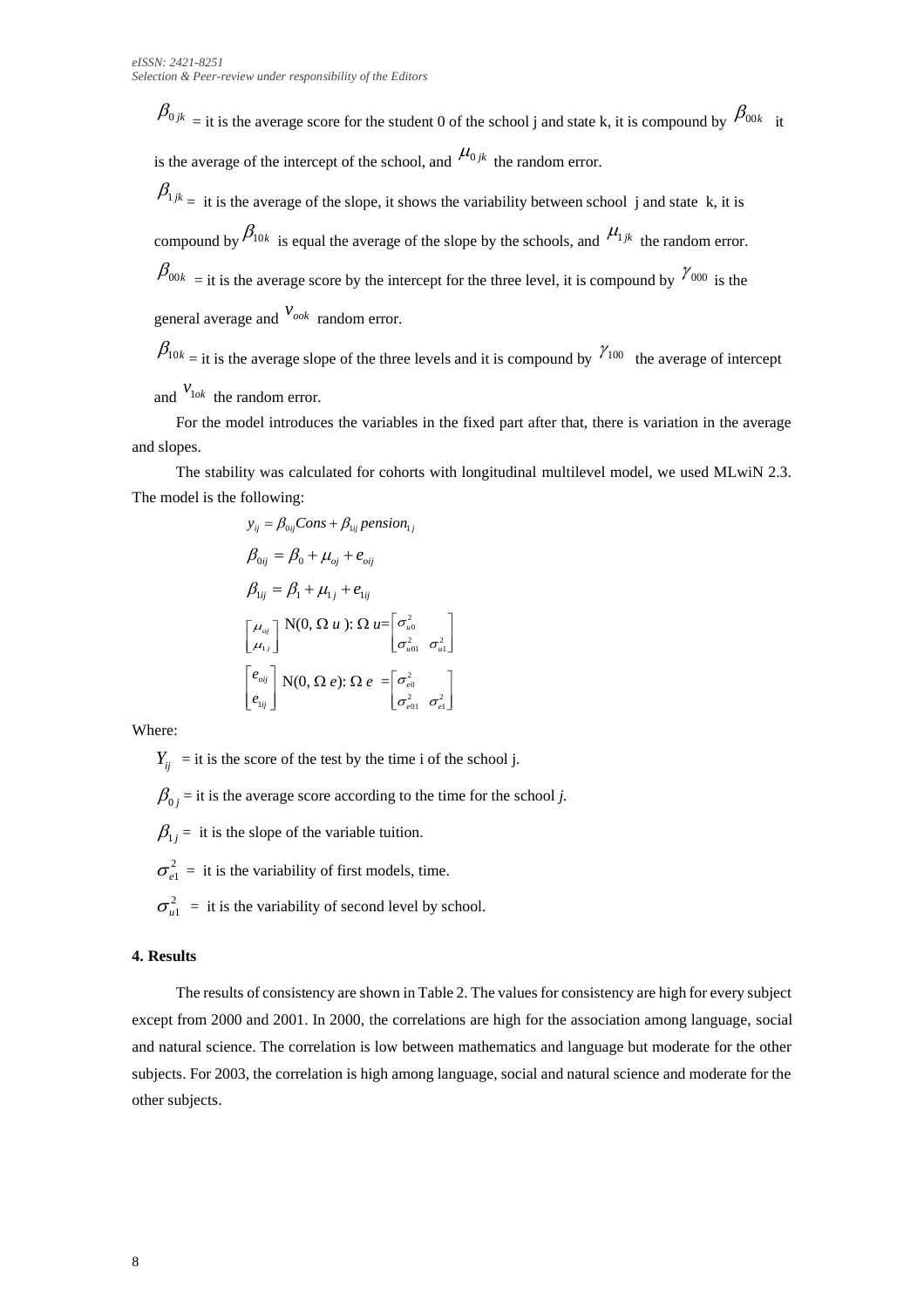**Table 2.** Consistency among subjects

|                                  |        |        | Years  |        |        |        |        |
|----------------------------------|--------|--------|--------|--------|--------|--------|--------|
| Areas                            | 2000   | 2001   | 2002   | 2003   | 2008   | 2009   | 2010   |
| Mathematics-language             | 0.349  | 0,4812 | 0,5763 | 0.4321 | 0.7063 | 0.7315 | 0,7536 |
| Mathematics - natural<br>science | 0.4921 | 0.4898 | 0.6645 | 0.5008 | 0.7414 | 0.8031 | 0.7579 |
| Mathematics - Social science     | 0.4664 | 0.5123 | 0.6725 | 0.4595 | 0.7101 | 0.7439 | 0.786  |
| Language-natural science         | 0,7261 | 0,7363 | 0,7521 | 0.8026 | 0.7588 | 0.7781 | 0,831  |
| Language-Social science          | 0,7789 | 0.8026 | 0.8736 | 0,8281 | 0.7792 | 0.7862 | 0,7649 |
| Natural-Social sciences          | 0,7822 | 0.7745 | 0.8204 | 0.8155 | 0.7912 | 0,822  | 0.8052 |

On the other hand, the results of stability showed that there is meaning difference for the time and the tuition. In table 3, we noticed that the average for mathematics is 42,73 with statistics difference among schools by the time and tuition ( $\mu_{1j}$ =0,409 y ee=0,043). For language the average score is 45,645 being the highest, there is difference among schools by the time and tuition ( $\mu_{1j}$  =0,092 y ee=0,039).

In the case of natural science and social science the average score is 44,052 and 42,34 respectively with difference by time and tution like the other two subjects ( $\mu_{1j}$ =0,126 and ee=0,030;  $\mu_{1j}$ =0,075 y ee=0,029).

In summary, the variability showed by the score is not the same for the subjects by the time, this has impact on the school effect.

|                                         | <b>Mathematics</b> |           | Language |           | Natural science |           | Social science |       |
|-----------------------------------------|--------------------|-----------|----------|-----------|-----------------|-----------|----------------|-------|
|                                         | B                  | Ee        | B        | Ee        | B               | ee        | B              | Ee    |
| <b>Fixed part</b>                       |                    |           |          |           |                 |           |                |       |
| Intercept                               | 42,730             | 0.030     | 45,645   | 0.039     | 44.052          | 0.027     | 42.341         | 0.031 |
| Tuition                                 | 0.691              | 0.020     | 0.960    | 0.017     | 0.620           | 0.016     | 0.713          | 0,015 |
| Random part                             |                    |           |          |           |                 |           |                |       |
| <b>Schools</b>                          | 2,992              | 0.085     | 5,837    | 0.148     | 2.711           | 0.069     | 3.493          | 0.091 |
| Time                                    | 5.394              | 0.042     | 3,922    | 0,031     | 1.405           | 0.011     | 3,002          | 0,023 |
| Difference of probability*<br>33163,684 |                    | 23978,059 |          | 21982,061 |                 | 23550,296 |                |       |

**Table 3.** Stability of four subjects for seven years

Note: \*Probability maximun with P< 0,01.

## **5. Discussion**

#### *5.1. Consistency*

The results show that the school effectiveness is equal for all the subjects and have implications for the organization. In high school, the consistency is moderate similar to Cervini's (2010) research in Argentina and Zorrilla's (2008) in Mexico. However, this study's findings contradict the results obtained by Cuttance (1987), Thomas and Mortimore (1996) and Thomas and Golsdtein (1994) who reported moderate correlations among subjects and with the results of Golsdtein and Rasbash (1993) who showed low correlations close to 0.29. These results allow for an assumption that consistency is similar to the other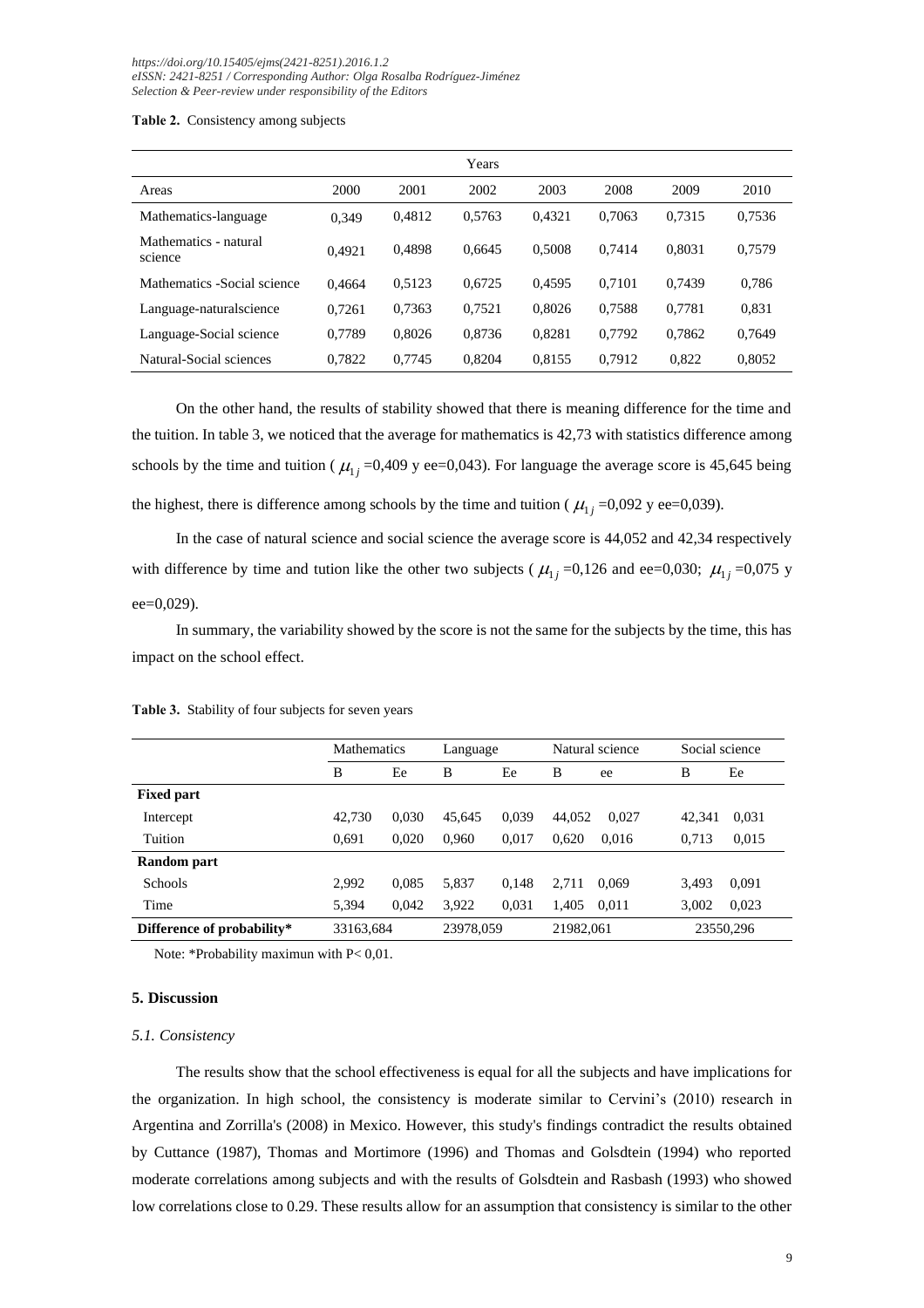#### *eISSN: 2421-8251 Selection & Peer-review under responsibility of the Editors*

Latin American countries. Hence, it is possible to affirm that these results are due to the similar characteristics of the school. It is important to mention that only mathematics posted a significant change in school effectiveness.

The consistency in this research is high with values more than 0.7, except for mathematics which is moderate and low for 2000 in particular, with language. These results are similar to those obtained by Bosker and Scheerens (1989), Cervini (2010), Zorrilla (2008) and Reynolds et al. (2011).

In summary, the Colombian school effect, either positive or negative, is similar across the board for every subject as consistency was established among subjects except for matemathics because the schools that have good results in this subject are not good at the other subjects (Murillo, 2007a).

# *5.2. Stability*

The results for stability showed that there is change due to time for every subject. Consequently, it is possible to assume that the Colombian school is not stable, as the school effect is not stable over time. In addition, these results depend on the socio-economic status of the school. These findings are similar to Mangan, Pugh, and Gary (2005) who affirmed that there are school changes which lead to instability over time. In the current research, it was found that along the ten-year period, ascendant and descendant tendencies were noticeable. This behavior is evidence of instability.

With regard to the results for stability, it is difficult to compare the results of this study with those of emblematic studies such as Thomas et al. (1997) who showed that stability depended on the subject or the study of Thomas, Peng, and Gray (2007) who found that the 55% of schools are effective over time, with many unexpected changes. For this reason, only in a few schools, is it possible to find improvement.

The results for stability and consistency\show that although there is similarity in the teachinglearning process among subjects, this changes from one year to the next. The variability could be the answer to the arrangement of the external circumstances (Goldstein, 1997). Despite changes in institutional or governmental policies, they influence all the subjects in the same way. These results show the need to consider the dynamic models (Kyriakides & Creemers, 2010). Like other studies in Latin America, the results of this research show:

… the important repercussion in the index of effectiveness of the schools... if the school effect is not consistent, we would analyze the effectiveness in a different measure of the results; if they are not stable, it will be necessary to have the index measure for some years consecutive… (Murillo, 2007a, p. 83)

#### *5.3. Quality and equity education and social equity*

The research about school effect informs us about the effectiveness of school. This shows the results of educational processes that are ahead in the schools and reflect the politics of state or country. These results are the principal tools for informing about the quality of education.

The quality of education comprises five dimensions: relevance, pertinence, equity, effectiveness and efficiency (Blanco, 2008). Relevance and pertinence refer to the aim and sense of education. The other dimensions have to do with guaranteeing access and permanence inside the educational system like equity and the achievements of educational goals. They also are related to the way money is invested for education. The studies about consistency and stability are useful for providing information about these dimensions.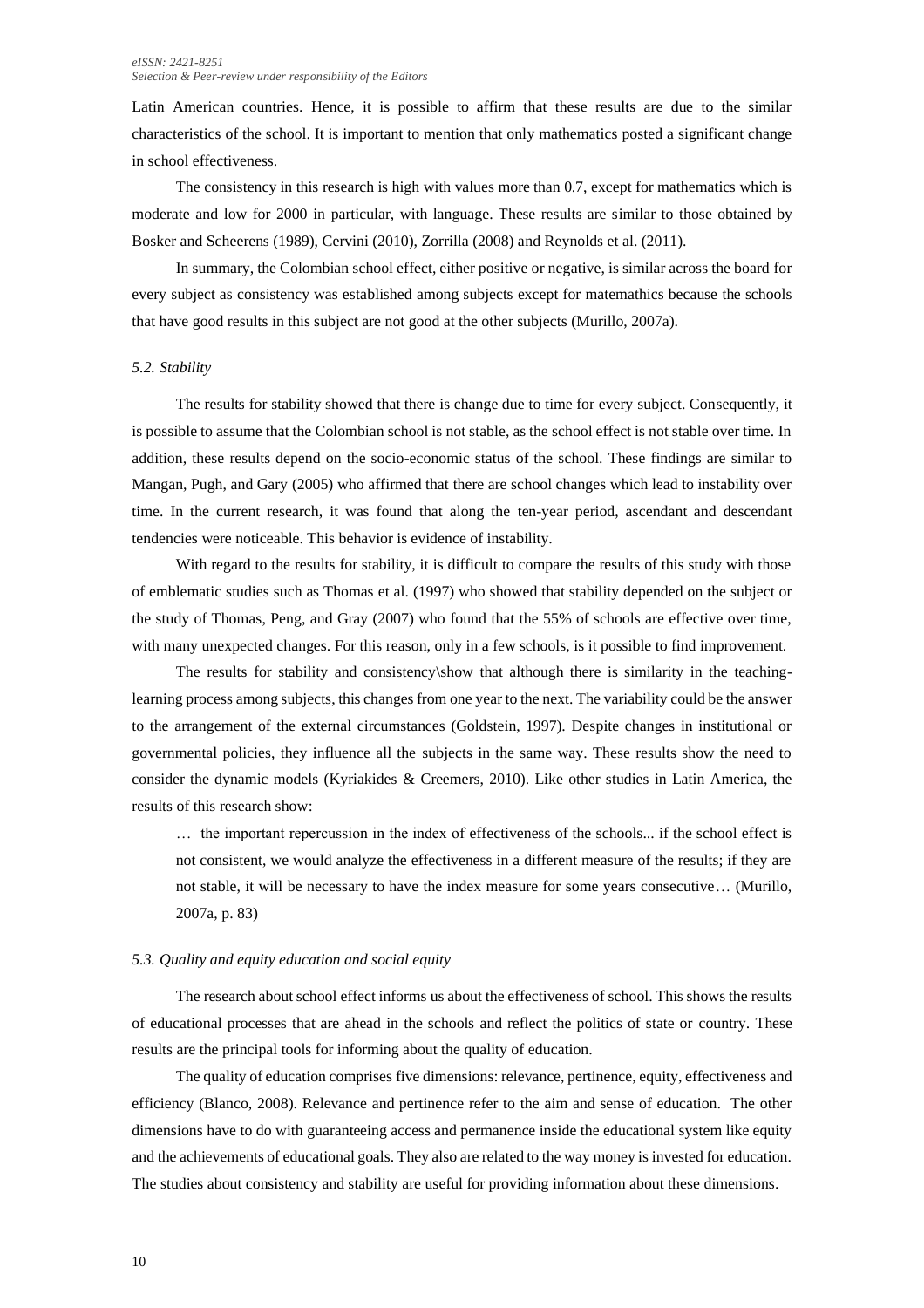The results of this research show that in Colombia, schools are not very successful in producing good results in different subjects and guaranteeing their stability. This will impact on the quality of education. If Colombia wants to become developed in the way that the UNESCO (2012) suggests, the country should work towards decreasing the differences in the quality of the education because these have a considerable effect on opportunities for employment and on national development. In conclusion, the country must be seriously concerned about putting in place fairer, participatory and equitable societies that allow for a harmonious and prosperous coexistence among citizens.

#### **Acknowledgements**

The author(s) declare that there is no conflict of interest.

#### **References**

- Becerra-Avella, M. O. (2010). *Comparación del análisis factorial múltiple (AFM) y del análisis en componentes principales para datos cualitativos (Prinqual), en la construcción de índices* [Comparison of multiple factor analysis (AFM) and principal components analysis for qualitative data (Prinqual), in the construction of indices]. (Master's Thesis). Universidad Nacional de Colombia, Bogotá Colombia.
- Blanco, R. (2008). Eficacia escolar desde el enfoque de la calidad de la educación [School effectiveness from the quality of education approach]. *En OREALC/UNESCO, Eficacia escolar y factores asociados en América Latina y el Caribe* (pp. 7-16). Santiago: OREALC/UNESCO.
- Bosker, R. J., & Scheerens, J. (1989). Issues in the interpretation of the results of schools effectiveness research. *International Journal of Educational Research, 13*(7), 741-751. https://doi.org/10.1016/0883-0355(89)90025-6
- Cervini, R. (2010). El 'efecto escuela' en la educación primaria y secundaria: el caso de Argentina [The 'school effect' in primary and secondary education: the case of Argentina]. *Revista Iberoamericana sobre Calidad, Eficacia y Cambio en Educación, 8,* 8-25.
- Cuttance, P. F. (1987). *Modelling variation in the net effects of schools on pupil outcomes.* Edinburgh: CES.
- Fitz-Gibbon, C., Tymms, P., & Hazlewood, A. (1990). Performance indicators and information system. In D. Reynolds, B. P. M. Creemers, & D. Peters (Eds.), *School effectiveness and improvement*. Groningen: GION.
- Goldstein, H. (1997). Methods in school effectiveness research. *School Effectiveness and School Improvement, 8*(4), 369-395. https://doi.org/10.1080/0924345970080401
- Goldstein, H., & Rasbash, J. (1993). A multilevel analysis of school examination results. *Oxford Review Of Education, 19*(4), 425-440. https://doi.org/10.1080/0305498930190401
- ICFES. (2005). *Nueva estructura de los exámenes de estado para ingreso a la educación superior y validación del bachillerato académico en un solo examen* [New structure of the state exams for admission to higher education and validation of the academic baccalaureate in a single exam]. Bogotá: ICFES.
- ICFES. (2011c). *Examen de Estado de la educación media Resultados del periodo 2004 – 2009.* Bogotá: ICFES.
- Kyriakides, L., & Tsangaridou, P. (2008). Towards the development of generic and differentiated models of educational effectiveness: a study on school and teacher effectiveness in physical education. *British Educational Research Journal, 34*(6), 807-838. https://doi.org/10.1080/01411920802041467
- Kyriakides, L. (2004). Differential School Effectiveness in Relation to Sex and Social Class: Some Implications for Policy Evaluation. *Educational Research and Evaluation: An International Journal on Theory and Practice, 10*(2), 141-161. https://doi.org/10.1076/edre.10.2.141.27907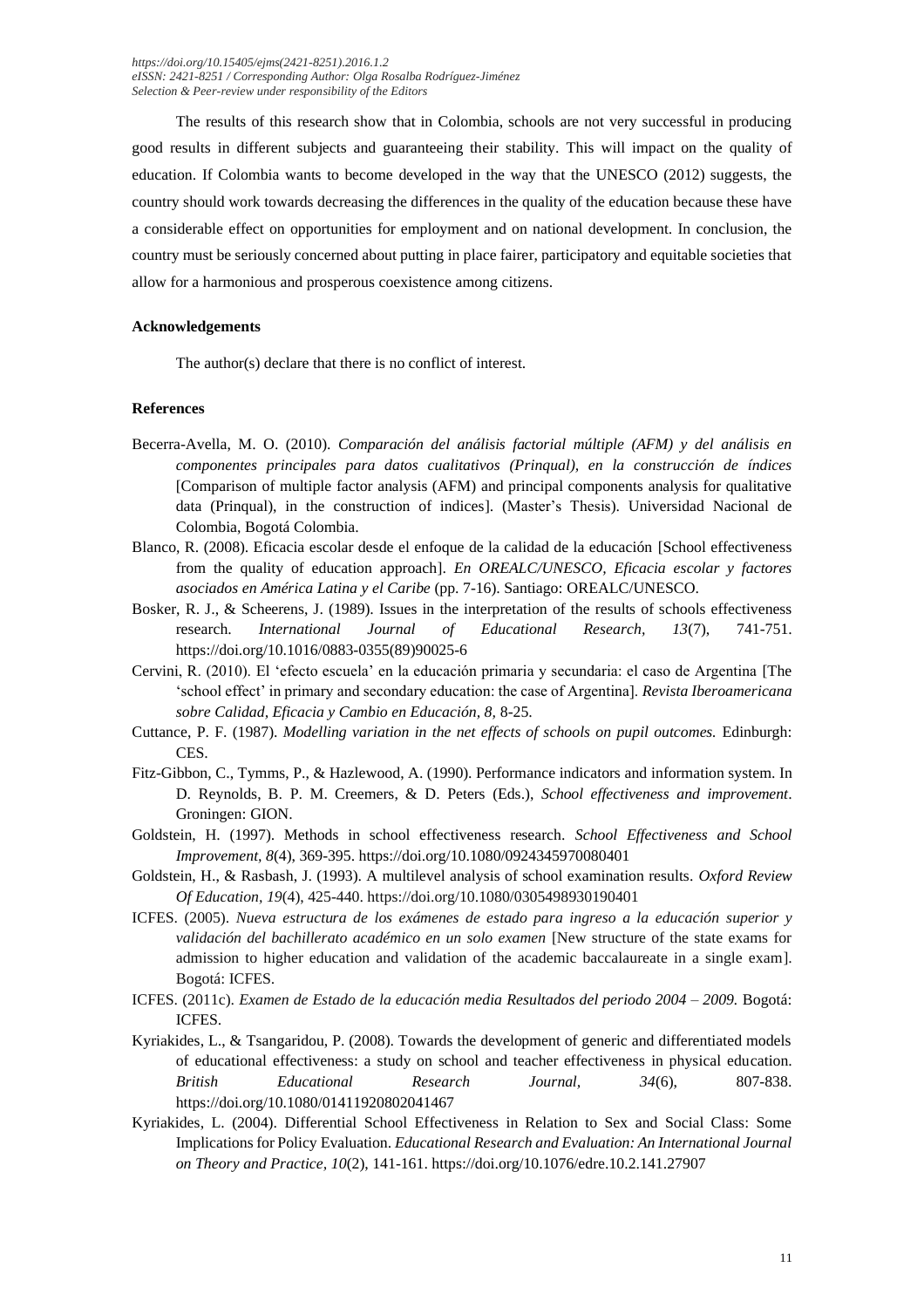- Kyriakides, L., & Creemers, B. (2008). A longitudinal study on the stability over time of school and teacher effects on student outcomes. *Oxford Review of Education, 34*(5), 521–545. https://doi.org/10.1080/03054980701782064
- Kyriakides, L., & Creemers, B. (2010). Explaining stability and changes in school effectiveness by looking at changes in the functioning of school factors. *School Effectiveness and School Improvement, 21*(4), 409–427. https://doi.org/10.1080/09243453.2010.512795
- Luyten, H. (2004). School effects: stability and malleability. Enschede: University of Twente.
- Mandeville, G. K. (1988). School Effectiveness Indices Revisited: Cross-Year Stability. *Journal of Educational Measurement, 25*(4), 349-356. https://doi.org/10.1111/j.1745-3984.1988.tb00313.x
- Mandeville, G. K., & Anderson, L. W. (1987). The Stability of School Effectiveness Indices across Grade Levels and Subject Areas. *Journal of Educational Measurement, 24*(3), 203-216. https://doi.org/10.1111/j.1745-3984.1987.tb00275.x
- Mangan, J., Pugh, G., & Gray, J. (2005). Changes in examination performance in English secondary schools over the course of a decade: searching for patterns and trends over time. *School Effectiveness and School Improvement, 16*, 19-50. https://doi.org/10.1080/09243450500114843
- Mortimore, P., Sammons, P., Stoll, L., Lewis, D., & Ecob, R. (1988). *School matters: The junior years*. Somerset: Open Books.
- Murillo, F. J. (2005a). *La investigación sobre eficacia escolar* [Research on school effectiveness]. Barcelona: Octaedro.
- Murillo, F. J. (2005b). ¿Importa la escuela? Una estimación de los efectos escolares en España [Does school matter? An estimate of school effects in Spain]. *Tendencias Pedagógicas, 10,* 29-45.
- Murillo, F. J. (2007a). *Investigación Iberoamericana sobre Eficacia Escolar* [Ibero-American Research on School Efficiency]. Bogotá: Convenio Andrés Bello.
- Murillo, F. J. (2007b). School effectiveness research in Latin America. In T. Townsend (Ed.), *International Handbook of School Effectiveness and Improvement* (pp. 75-92). New York, NY: Springer. https://doi.org/10.1007/978-1-4020-5747-2\_5
- Murillo, F. J. (2008). Enfoque, situación y desafíos de la investigación sobre eficacia escolar en América Latina y el Caribe [Approach, situation and challenges of research on school effectiveness in Latin America and the Caribbean]. *Eficacia escolar y factores asociados en América Latina y el Caribe* (pp. 17-48.). Santiago de Chile: OREALC/UNESCO.
- Murillo, F. J., & Hernández-Castilla, R. (2011). Efectos escolares de factores socio-afectivos. Un estudio Multinivel para Iberoamérica [School Effects of Socio-Affective Factors. A Multilevel Study for Latin America]. *Revista de Investigación Educativa, 29*(2), 407-427.
- Opdenakker, M.-C., & Van Damme, J. (2000). Effects of schools, teaching staff and classes on achievement and well-being in secondary education: Similarities and differences between school outcomes. *School Effectiveness and School Improvement, 11*, 165-196. https://doi.org/10.1076/0924- 3453(200006)11:2;1-Q;FT165
- OREALC/UNESCO. (2010). *Factores asociados al logro cognitivo de los estudiantes de América Latina y el Caribe* [Factors associated with the cognitive achievement of Latin American and Caribbean students]. Santiago de Chile: OREALCUNESCO.
- Postlethwaite, T. N. (1994). Monitoring and Evaluation in Different Education Systems. In A. C. Tuijnmanand, & T. N. Postlethwaite (Eds.), *Monitoring the Standards of Education* (pp. 23-46). Oxford: Pergamon.
- Reynolds, D., Sammons, P., De Fraine, B., Towsend, T., & Van Damme, J. (2011). Educational Effectiveness Research (EER): A State of the Art Review. Comunicación presentada en la reunión anuel del *International Congress for School Effectiveness and Improvement*, Cyprus.
- Rodríguez-Jiménez, O. R., & Murillo, F. J. (2011). Estimación del efecto escuela para Colombia [Estimation of the school effect in Colombia]. *Magis, Revista Internacional de Investigación en Educación, 3*(6), 299-316.
- Rutter, M., Maughan, B., Mortimore, P., Ouston, J., & Smith, A. (1979). *Fifteen thousand hours: secondary schools and their effects on children*. London: Open Books.
- Sammons, P., Nuttall, D., & Cuttance, P. (1993). Differential school effectiveness: results from a reanalysis of the Inner London Education Authority's Junior School Project Data. *British Educational Research Journal, 4,* 381-405. https://doi.org/10.1080/0141192930190407